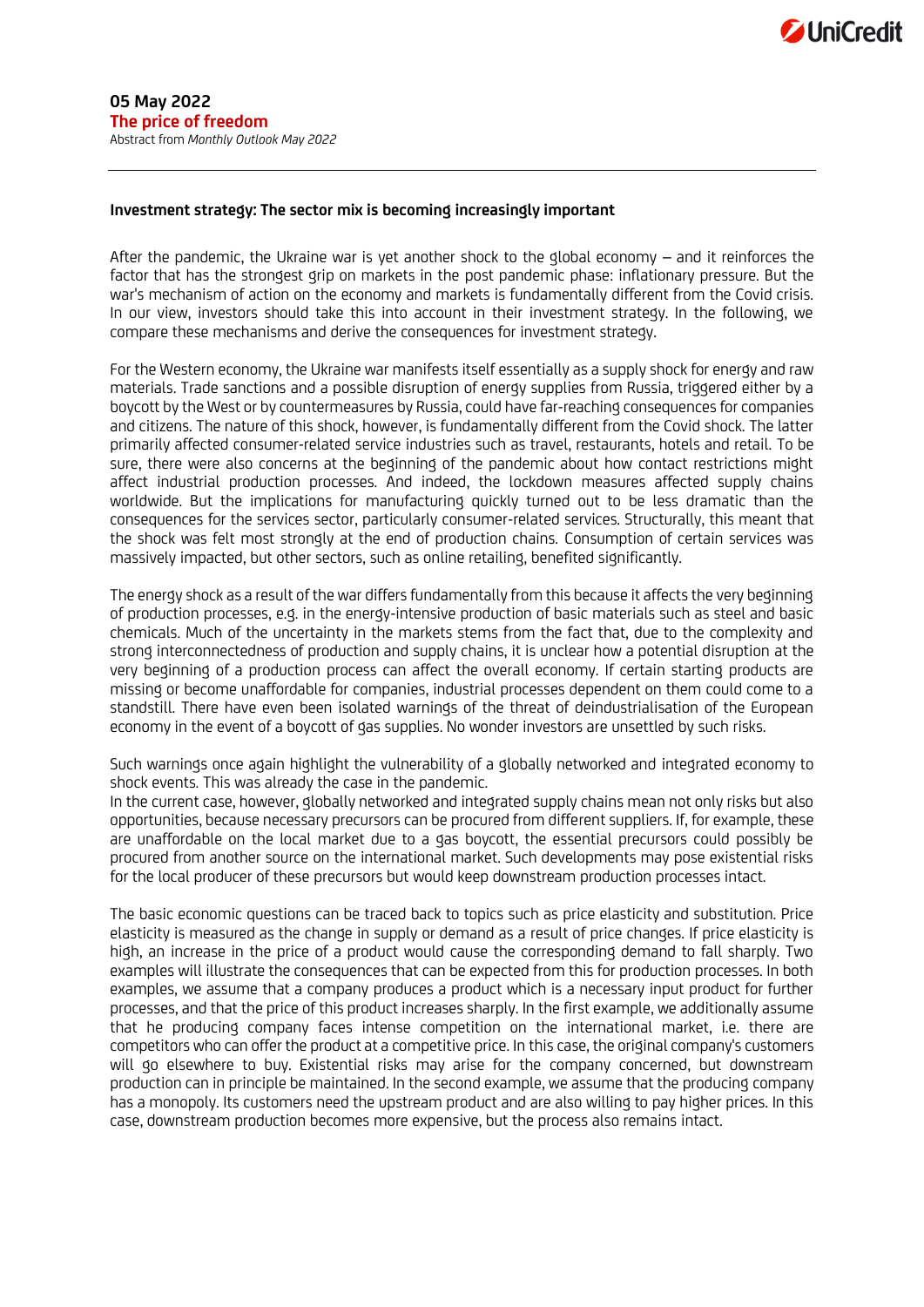

This representation is highly simplified and the relationships will be much more complex in reality. But they do show which principles are at work. For investors, this means that production costs and margin stability are key factors in their investment decisions. These are not trivial issues. A look at the year-to-date performance of individual sectors in the European stock market makes this clear. Unsurprisingly, the energy and raw materials sectors are at the top of the performance table this year, while the retail sector is at the bottom (see chart 1).



*Please note: Past performance, simulations and forecasts are not reliable indicators of future performance. The indices cannot be purchased and therefore do not include costs. When investing in securities, costs are incurred which reduce the performance. In the case of an investment in foreign currency, the return may also rise or fall as a result of currency fluctuations. Status: 25.4.2022. Source: Refinitiv Datastream, UniCredit Group Investment Strategy*

The latter is finding it difficult to pass on the full price pressure to consumers. This means that margins are being eroded. It is also interesting to note that the chemicals sector, which should actually be one of the sufferers of high energy costs, is in the middle of the pack. It has developed more or less in line with the overall market. A look at the share price performance of the sub-sectors shows why. After all, the chemical sector is multi-layered. European fertilizer manufacturers, for example, have been among the big winners this year. Their products are still in demand and trade restrictions on Russian suppliers are reducing competition. Chemical companies, on the other hand, which manufacture substitutable products, are showing substantial share price losses.

What conclusions can be drawn from this for investors? First of all, disruptions such as the pandemic, but also an energy price shock, result in winners and losers. And as the examples from the chemical sector show, the corresponding economic consequences for individual companies are not necessarily trivial. Companies in sectors with strong global competition come under greater pressure in an environment characterised by rising production costs than those whose business are less competitive. Such companies are able to keep their margins stable even in an inflationary environment because they can pass on price increases for intermediate products to their customers.

However, the latter also means that with the right selection of sectors and companies, investors can succeed in positioning themselves stably even in times of high inflation and rising yields – especially since fixed income investments are less attractive overall in view of negative real yields and substantial price losses (due to rising yields). However, investors' return expectations should take into account the current complicated macroeconomic environment and risks.